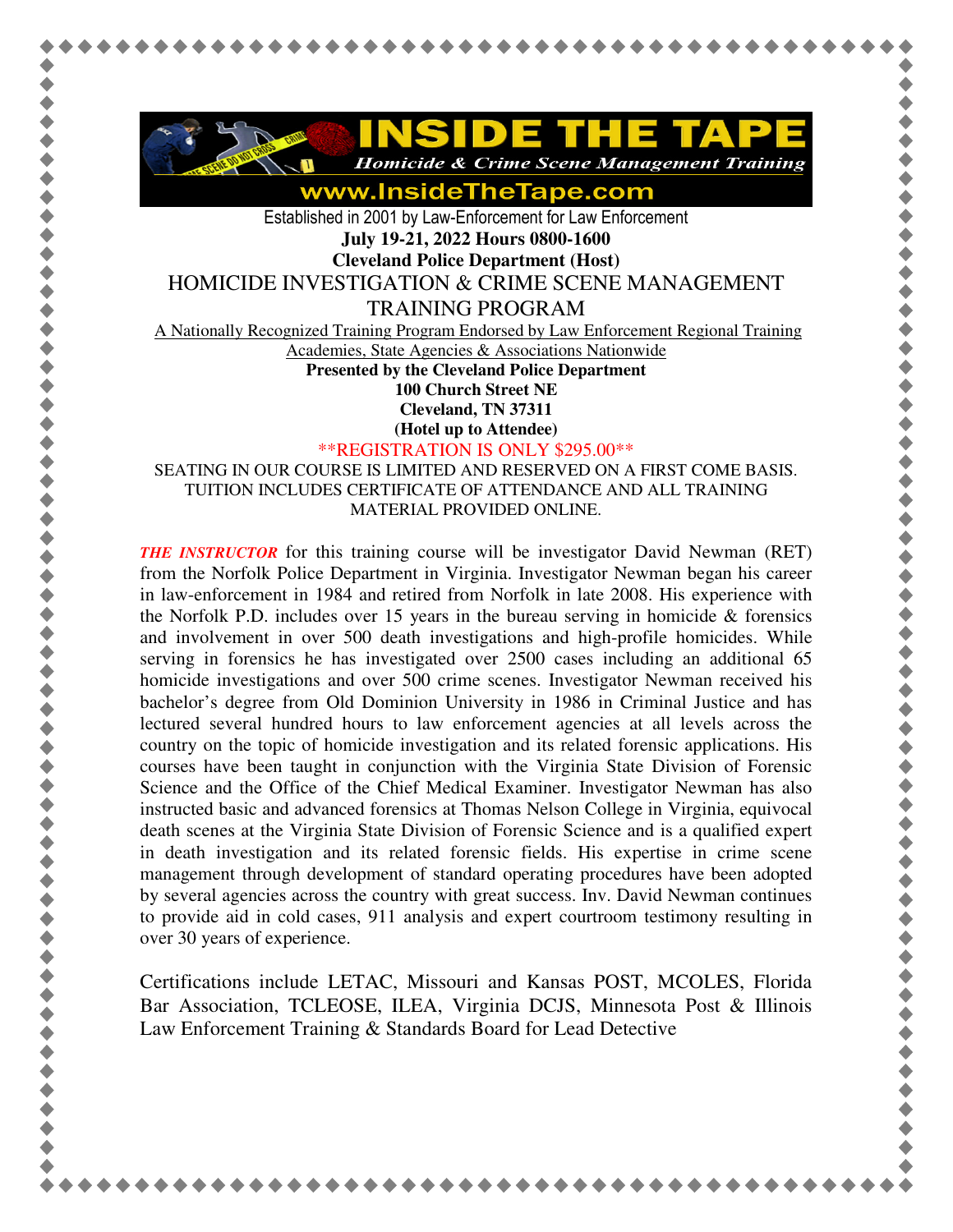## **COURSE TOPICS** ARE TO INCLUDE:

\*Development of Standard Operating Procedures Regarding the Suspicious Death Scene \*Defining and Explaining the Various Levels of Association that Exist Between the Homicide Victim and Offender (Pyramid of Association) (Solvability Factors)

\*Initial Scene Responsibilities Covering Boundaries, Canvassing (Data Collection)  $\&$ Immediate Leads (Sources)

\*Proper Crime Scene Protocol as it Relates to Death Investigation & Homicide

- \*Cold Case Investigation Strategies & Review of Solvability Factors (Case Objectives) \*Cold Case Reviews
- \*Evaluation of the 911 Call During the Active Phase through Case Reviews

\*Sources of Crime Scene Contamination & Prevention (Assessment Accountability)

- \*Categories of Circumstantial Evidence and Recognition of Contamination
- \*Victimology and Immediate Lead Indicators (High Vs. Low Risk)

\*Medical-Legal Death Investigation (Victim I.D. / Time of Death / Injury Recognition)

- \*Primary & Secondary Crime Scenes (Proper Definition)
- \*Crime Scene Sequence Event Determination Model Employing Scientific Method \*Crime Scene Evaluation (Execution of the Walk-thru)
- \*Crime Scene Indicators Related to Motive, Manner of Death & Method of Operation

\*DNA Review and Touch Evidence (Familial DNA & Phenotyping) (Genealogy)

- \*Specific Types of Crime Scenes & Related Forensic Disciplines
- \*Case Review (To Change Each Course)
- \*Suicide and Equivocal Death Scene Investigation Analysis of Equivocal Death
- \*SIDS Review and Infant Homicide Scene

Inside the Tape has been committed to providing quality training to law-enforcement agencies since 2001 without raising tuition rates or cancelling classes. We have added more in-depth topics and several new case reviews to our program which continues to receive high marks from law enforcement at all levels across the country and has been used as a model for homicide scene management by agencies such as the Cincinnati, Austin, Detroit, Atlanta and St Paul Police in Minnesota. Several agencies contract our program out for in-service training and have implemented our methodologies and crime scene management principles with great success resulting in higher clearance and conviction rates. Our courses have also been certified by the Illinois Law Enforcement Training and Standards Board by the Law and Justice Commission as required training to serve as a lead detective in the state.

REGISTER ONLINE AT WWW.INSIDETHETAPE.COM

Simply go to the calendar page and click the on-line registration link for the Cleveland Course. Print out the registration form and complete including method of payment. Fax the registration to 1-866-529-6152. You will receive a confirmation within 24 hours and a receipt if paying by credit card. Once payment is made refunds are not issued but credits are given for any future training course offered in the U.S.

INVESTIGATOR DAVID NEWMAN (RET) NORFOLK POLICE DEPARTMENT HOMICIDE & FORENSIC SECTION

INSIDETHETAPE@COX.NET WWW.INSIDETHETAPE.COM **Phone:** (757) 748-1991 **Fax:** (866) 529-6152 **Toll Free: (800) 297-6007**